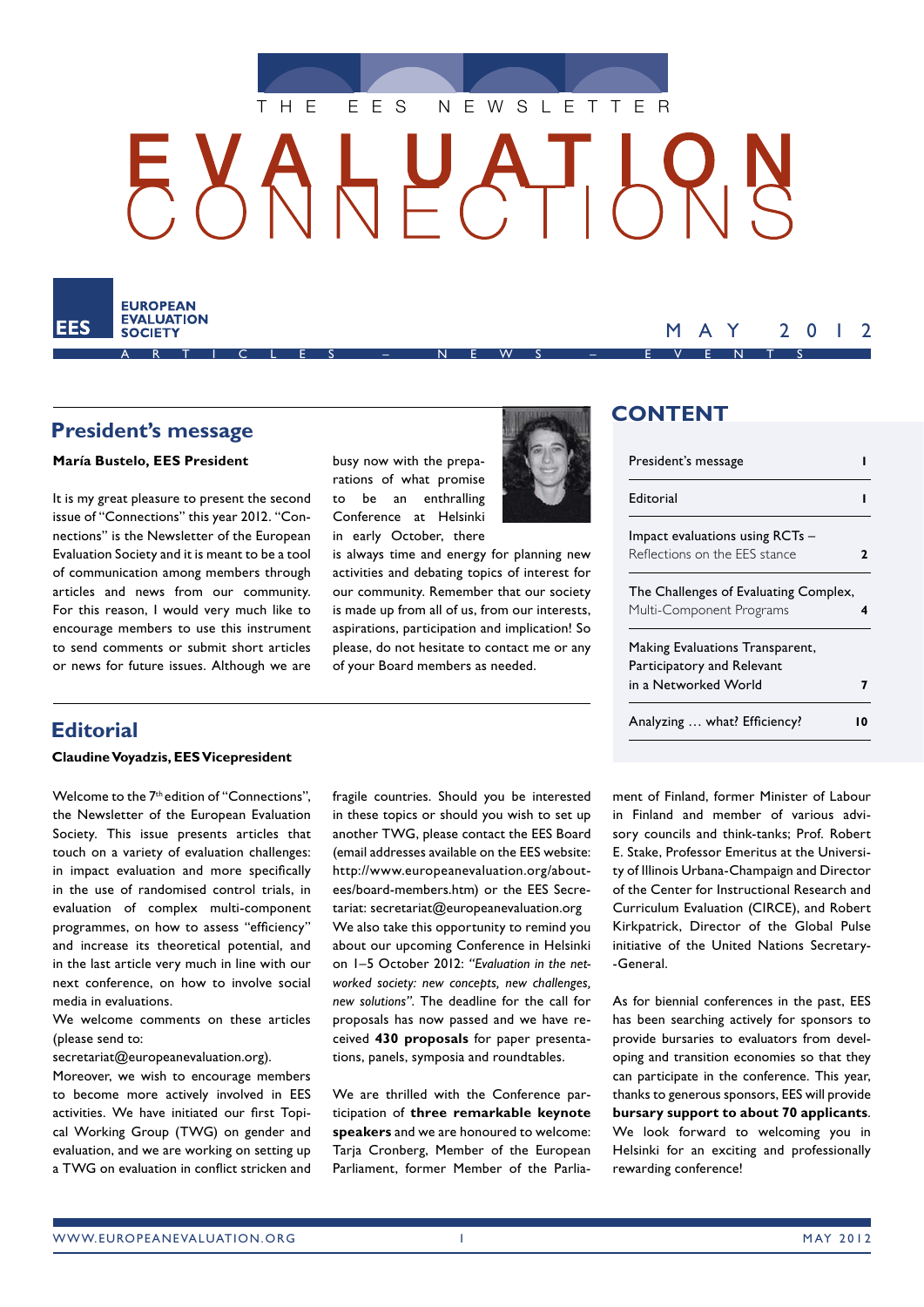# **IMPACT EVALUATIONS USING RCTS –** REFLECTIONS ON THE EES STANCE

**Rahel Kahlert**

We would all love to have a one-stop-shop for evaluation. Criticisms of aid effectiveness have been raised for decades, but recent developments have intensified the demand for more accountability. The  $8<sup>th</sup>$  goal of the 2000 *United Nations Millennium Declaration* is more effective aid coupled with greater accountability, and the *Paris Declaration on Aid Effectiveness* (2005) calls for results-based and evidence-based management of development aid. In light of the greater stress placed on accountability, impact evaluation (IE) has become a welcome tool in determining the effectiveness of program interventions. However, the international community has yet to reach a consensus on where randomized control trials (RCTs) exactly fit into IEs.

Twice the European Evaluation Society (EES) has released statements on using IE for development interventions: In December 2007, EES stressed "the importance of a methodologically diverse approach to  $im$  act evaluation  $-$  specifically with respect to development aid and development interventions." Again in April 2009, EES released the "Comments on the Draft NONIE Guidance on Impact Evaluation," which addressed the guidelines set forth by the Network of Networks on Impact Evaluation (i.e., NON-IE). In both statements, EES raised concerns regarding the increasing preference for RCTs in evaluating program impact.

What triggered the EES response? In 2006, the Center for Global Development released their report "When Will We Ever Learn?" calling for more and more rigorous impact evaluations. These IEs would need to test the "net effect" directly attributable to a specific program. The group stated that "no responsible physician would consider prescribing medications without properly evaluating their impact or potential side effects," and that therefore clinical trials had become "the standard and integral part of medical care." Referencing the medical model of experimental trials underscored the group's preference for RCT evaluations.

The 2007 EES document was partially a response to what was widely perceived as a promotion of randomized IEs by the Center for Global Development; to various international institutions' push for RCTs (e.g., World Bank's Spanish Impact Evaluation Fund); and to the push by a fledgling of academic institutions to provide economist-led RCT evaluations for international development (e.g., The Jameel Poverty Action Lab at MIT). The 2009 EES comments criticized the donor-led Network of Networks on Impact Evaluation, on the grounds that its Guidance draft would stress quantitative methods, including RCTs, and would therefore lack credibility and usefulness.

In both cases, the main message sent by EES was that researchers should pursue methodologically diverse approaches for evaluating impact. Both documents criticized the notion of a "gold standard," wherein the RCT would function as the apex in a design or framework hierarchy.

What does EES mean by "method"? The very expression "method," derived from the Greek word for 'way' (*metodos*) is an ambiguous term with various meanings depending on context, though it most frequently refers to ways of data collection, data analysis, and overall function. EES seems to regard the "RCT" as an exclusive method—one either uses it or one does not. I would argue, in contrast, that the RCT is a sample-generating method, which should be combined with multiple methodological tools for data collection, analysis, and interpretation. An RCT is not by definition a quantitative method; it is rather a method that may equally employ qualitative elements. Like other approaches, an RCT attempts to answer the counterfactual question: What would have happened in the absence of the intervention? Yet, we can never know

the answer to that question unequivocally, even with an RCT. An RCT attempts to emulate the counterfactual by constructing an actual non-intervention group. Quantitative case studies use the treatment units themselves to simulate counterfactuals. Qualitative approaches may then elucidate the structures underpinning the counterfactuals. In any case, a counterfactual model is useful in an evaluation process, regardless of whether RCTs are used.

An RCT is a tool, which needs to be combined with several other tools to be meaningful. The RCT approach is distinguished from other frameworks by randomly assigning individuals or social units to an intervention group, on the one hand, and to a non-intervention group (or alternative intervention group), on the other. An effective RCT must meet several conditions:

- 1. There needs to be units that can undergo randomization. This excludes macropolicy interventions, such as adjustment of interest rates or changes in the tax code, where individuals or groups cannot be singled out.
- 2. Randomization needs to happen before initiating a program. Meeting this criterion is often impossible due to political or ethical constraints. Evaluations therefore often start in the middle of an intervention.
- 3. Baseline and outcome data need to be collected equally from both groups. High attrition rates often make this impossible. RCTs involving marginal groups, in particular, often suffer from high attrition.
- 4. Sufficient funding is needed for intensive data collection for both groups in at least two instances.

Given these conditions, RCTs are not always a feasible choice for evaluating impact.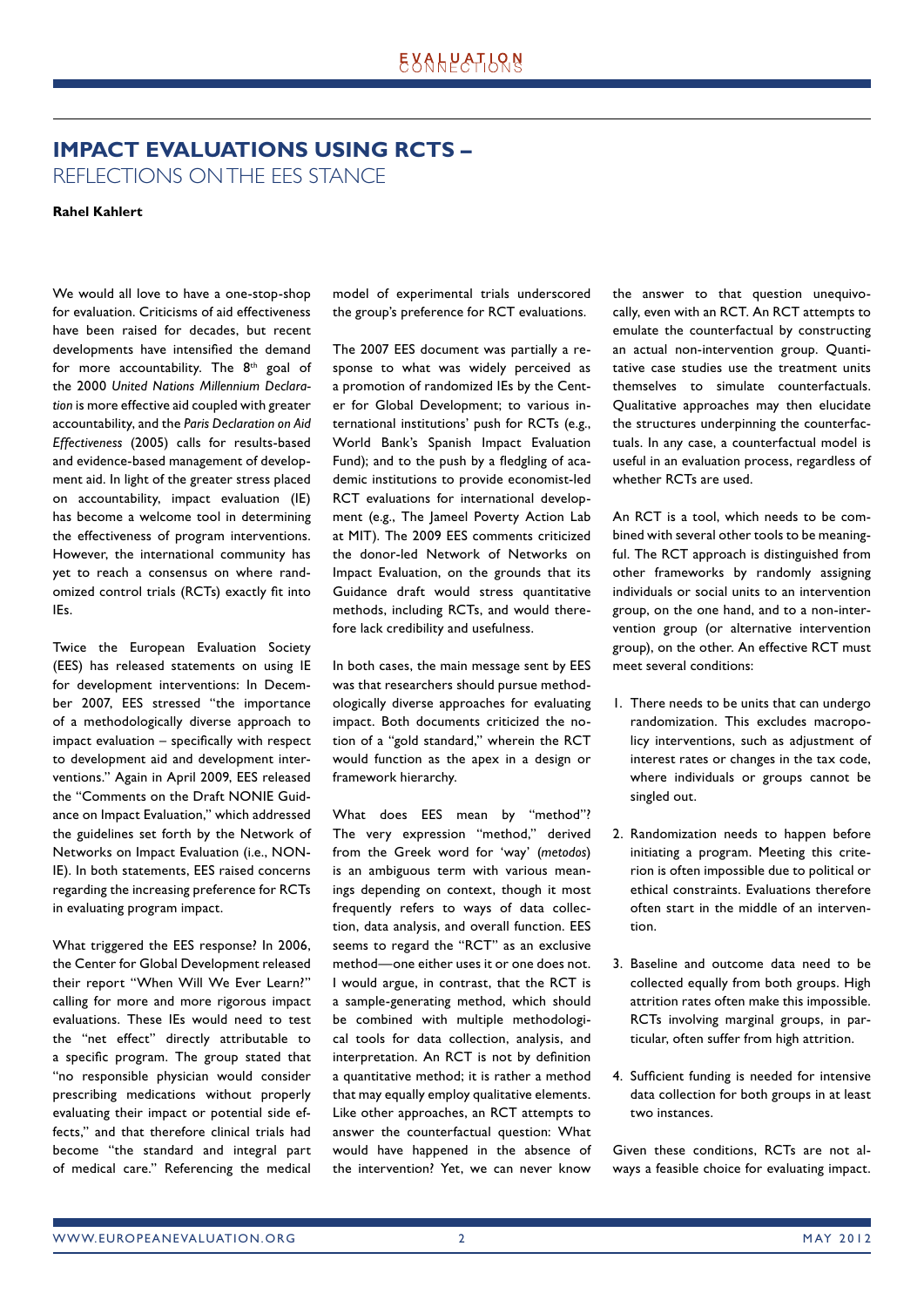Moreover, the notion that RCTs are the irrefutable gold standard is problematic.

As with other methods, an RCT only *approximates* the counterfactual. Overstating the RCT as the best policy tool may lead to blind-sidedness. In the 1930s, Ronald Fisher, the British agricultural statistician, had already cautioned against the non-critical use of RCTs. Statistical skill alone would not be sufficient. Rather, general intelligibility and common sense would be the priorities in designing, executing, and interpreting highquality experiments (Fisher 1933). Fisher's contemporary and the medical statistician, Austin Bradford Hill, further criticized generalizing from an experimental sample to the general run of patients. Even today, medical trials often exclude elderly, adolescent, or comorbid patients. Thus, findings from large-scale experiments may not apply to individual patients, for whom a drug may act differently. Although Fisher and Hill wrote for the fields of agriculture and medicine many decades ago, their insights equally apply to current-day social programs. Social evaluators may point to the "success story" of RCTs in medicine, but we could equally point out its shortcomings within the medical field. The personalized-medicine movement and the focus on rare drugs, for example, seek ways to generate evidence beyond large-scale RCTs.

If RCTs are used, the following should be kept in mind:

(1) **Uncover qualitative-interpretive com ponents in RCTs:** Every RCT is interpretive in nature. Although RCTs measure differences between groups, they also rely heavily on qualitative-interpretive reasoning throughout the evaluation process. This includes clarifying the evaluation question, assessing prior knowledge, deciding on the nature and size of the sample, predicting potential causal effects, determining the needed baseline measures, interpreting the findings, and generating policy conclusions. All these steps require qualitative reasoning, which cannot be derived from pure cause-effect quantification. In fact, the quality of an RCT directly depends on the appropriate utilization of interpretive-qualitative skills when determining and understanding program impact. Inattention to these qualitative components in planning and executing an RCT seriously undermines the quality and the validity of RCT findings.

- (2) **Clarify policy relevance of RCT**  findings: No isolated experiment, however significant in itself, can suffice for demonstrating general program effectiveness. Applying RCT findings to other policy contexts, or moving from a pilot RCT to a large implementation of a program, requires establishing a theory of equivalency, a task that is necessarily qualitative in nature. This means determining the relations that need to hold between the RCT sample and the population in the policy context of interest.
- (3) **Expanding evidence-base beyond RCTs:** Using multiple tools from

#### **Rahel Kahlert**

Rahel Kahlert has worked as an evaluator of higher and secondary education in se veral capacities at



The University of Texas at Austin, involving national, state, and local-level policy questions. Her current research interest lies in methodological choices in impact evaluation. Rahel's Ph.D. research at the Lyndon B. Johnson School of Public Affairs at UT Austin covered the use of the medical RCT model in policy making, both for domestic and international programming. She received the Emmette S. Redford Award for her field research on evaluation practice. Rahel's original training was in Protestant Theology from the University of Vienna, Austria. After 13 years in Texas, Rahel plans to relocate to Europe next year. Please address correspondence to rahelck@gmail.com.

the methodological tool-box in tandem will likely increase the likelihood of arriving at robust evaluation findings.

The EES statements alerted us to take into account alternative approaches and methods for more policy-relevant evaluations. More research, however, is needed to further explicate these alternative approaches and methods.

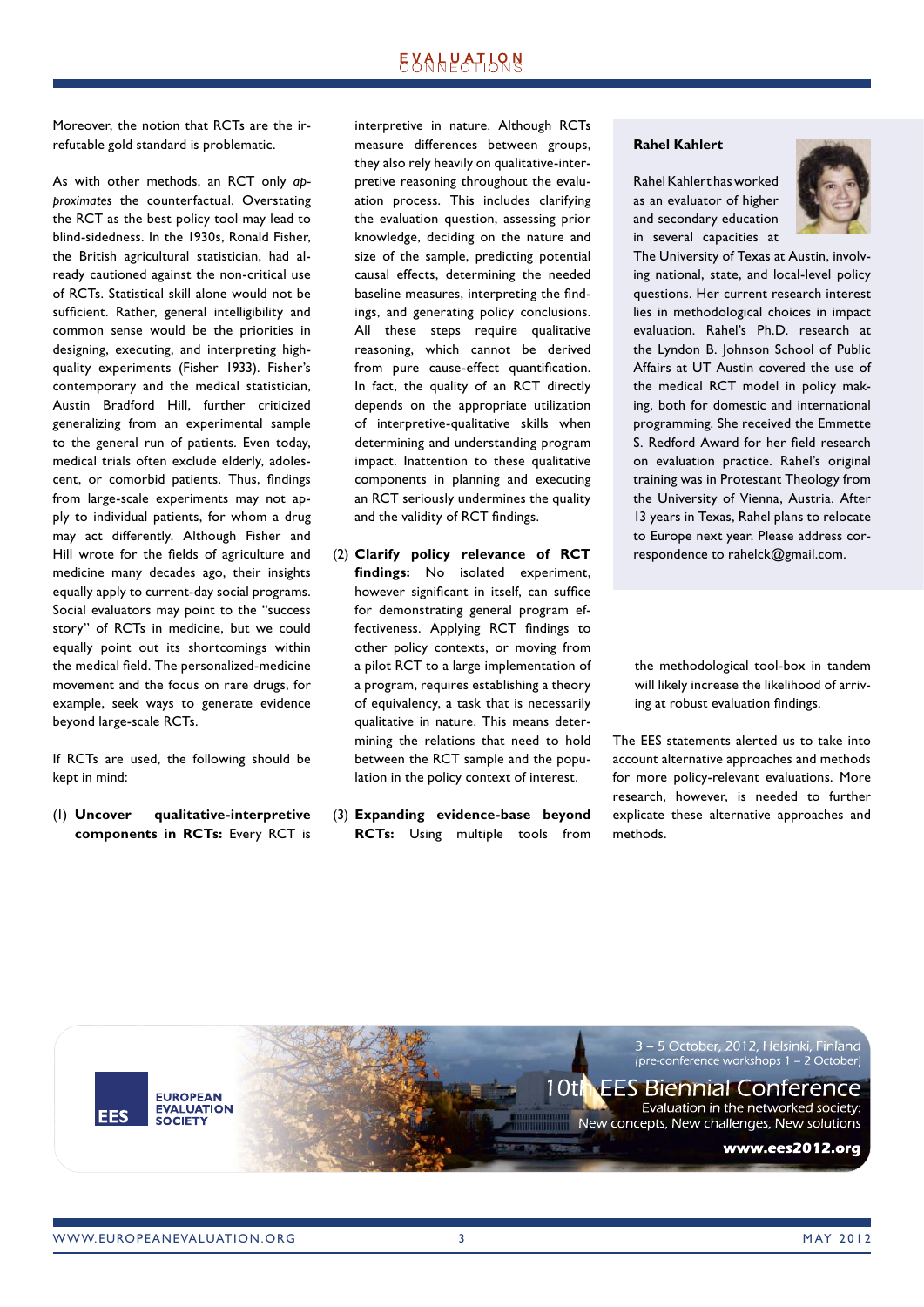# **THE CHALLENGES OF EVALUATING COMPLEX,** MULTI-COMPONENT PROGRAMS **<sup>1</sup>**

**By Jim Rugh and Michael Bamberger**

### **The move towards complex, country-level development programming**

In 2000 most major international development agencies agreed to collaboratively work towards the Millennium Development Goals (MDGs), reaffirming the growing recognition that in order to focus on the big picture, development should be structured around and evaluated in terms of a set of broad goals that encompassed the main areas of development. The MDGs recognized the need to develop a broad framework for assessing the overall contribution to development of the large number of projects and sector-specific programs being supported by different development agencies along with the governments of developing countries.

These kinds of interventions are commonly referred to as "complex" programs or development interventions. The term was coined to reflect the greater difficulties that development agencies experience to assess the effectiveness of their interventions in achieving their broad objectives as parts of larger, multi-agency collaborative programs. Conventional evaluation methods that may work relatively well for assessing the impacts of individual (relatively simple) projects normally cannot be applied to most broad-based development initiatives. In particular it has proved very difficult to define a counterfactual to address several related evaluative questions:

- "What would have been the situation if the intervention had not taken place?"
- "To what extent can the difference between the hypothetical no-intervention and the with-intervention situation be attributed to the effect of the intervention?"

• Just what is "the intervention" being evaluated, when there are many different policies and programs being implemented by many different agencies?

### **Simple projects, complicated and complex development programs.**

It is helpful to begin by distinguishing between *simple* projects and *complex* programs or development interventions. Due to space considerations we will not discuss *complicated* programs, which fall between the other two categories (see RWE: pp. 396-401).

**"Simple" projects:** The term "simple" refers to the scope, relative clarity in the definition of objectives and the organization of the project. "Simple" does not mean that the project is "easy" to implement or that there is a high probability of success. Many "simple" projects operate in poor and vulnerable communities with high levels of insecurity and conflict, and success in achieving project objectives will often be quite low, particularly higher level objectives (e.g. sustainable improvements in human conditions) that funders expect to be achieved in a relatively short time period. "Simple" projects usually have many of the following characteristics:

- a. They are frequently based on a blueprint approach implemented in a similar way in each project location and intended to produce a uniform set of products or services.
- b. The number of project components or interventions is usually relatively small.
- c. The implementation procedures are usually relatively straightforward and require a low level of technical expertise; although

often requiring a high level of cultural sensitivity and communication skills.

- d. They usually have a clearly defined target population which is often relatively small.
- e. The objectives are usually, but not always, clearly defined.
- f. Projects typically have clearly defined start and end dates.
- g. There is often a defined budget, frequently from one major source.
- h. The project logic model is often described as being relatively linear with a defined and limited set of inputs expected to produce a defined set of outputs which in turn are presumed to produce a set of outcomes or impacts.

**Complex programs** are more difficult to characterize as there are many different scenarios, but they will usually have some of the following features:

- a. A number of different components and often a number of distinct programs.
- b. Usually large-scale, often covering the whole country or even several countries
- c. Often a number of different donor agencies are involved in funding and perhaps implementing different components.
- d. Increasingly the interventions are country-led.
- e. There is often no clear definition of the range of services provided, the target population or the precise program objectives.
- f. While some programs cover a particular time period, many others are not timebound.

All of these aspects have significant implications for the types of evaluation design that can be used.

**1** This paper is a summary of chapter 16 of Bamberger, Rugh and Mabry 2012 (Second Edition) RealWorld Evaluation: Working under budget, time, data and political constraints. Sage Publications. We refer to this as RWE.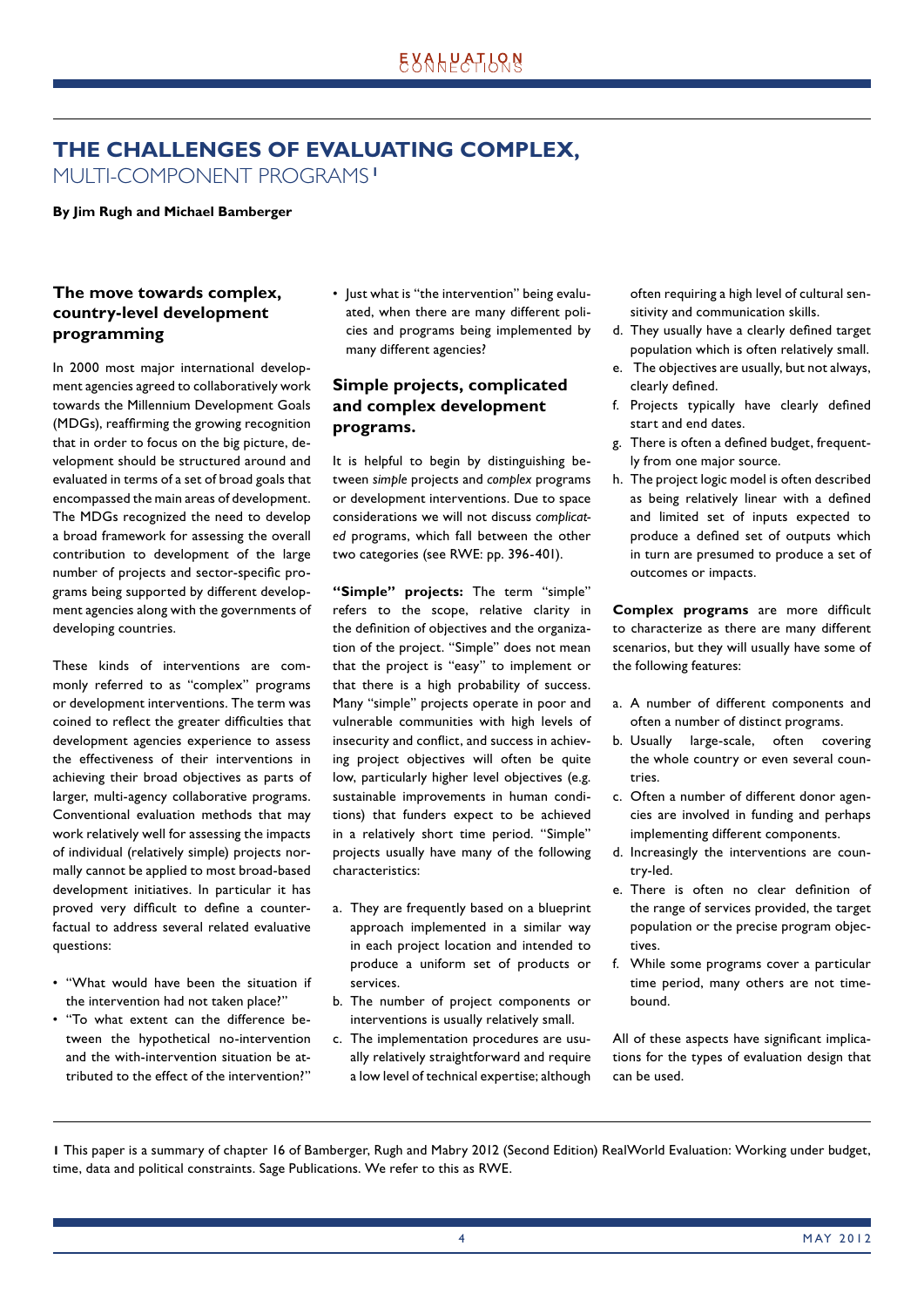### **Attribution, contribution and substitution analysis**

Conventional forms of attribution analysis (experimental and quasi-experimental designs) can only be used when project beneficiaries can be clearly identified, when they all receive the same treatment (or one of a set of defined options) and when a well matched comparison group can be identified. Unfortunately, for the reasons discussed in the previous section, it is rarely possible to apply these rigorous designs to the evaluation of complex, national level programs. Consequently, many development agencies recognize the fact that they will only be able to use **contribution analysis** (Mayne 2008) to assess the plausible contribution of their agency to the changes that may be the result of the collaborative activities of many different development agencies and/or national governments and civil society. Actually, that is not a bad approach, as long as there can be convincing evidence of what each agency's contributions were to the achievement of higher-level impact. A complementary approach is **substitution analysis** (RWE pp. 403-404) where an assessment is made of the net increase in resources resulting from a donor's contribution after adjustments have been made for any transfers of previously committed national resources to other uses.

### **Alternative approaches**  for defining the counterfactual

Given the complexity of strategic interventions, and that many are intended to cover the whole country or sector, it is usually not possible to define a conventional statistical counterfactual. Consequently, there is a demand for creative approaches that development agencies can use in real-world contexts to assess what the situation would have been if the program had not taken place: in other words, to define alternatives to the conventional counterfactual. Alternative counterfactual designs can be categorized into 5 main groups (see Fig 1). They can only be listed here but are described in RWE Chapter 16 pp. 405-417 :

- Theory driven approaches
- Quantitative approaches: experimental and quasi-experimental designs, concept mapping, statistical analysis of comparator

countries, citizen report cards and social network analysis

- Qualitative approaches: realist evaluation, expert judgment, PRA and other participatory group consultations, public expenditure tracking, case study designs and comparison with other countries
- Mixed methods designs that combine the strengths of both quantitative and qualitative methods (RWE Chapter 14)
- Rating scales: these are often based on the guidelines developed by the OECD/ DAC Network for Development Evaluation (OECD/DAC 2010).

### **Techniques for strengthening counterfactual designs**

There are a number of techniques that can be used to strengthen most of the previously described counterfactual designs:

*Disaggregating complex programs into simpler components:* Many country or sector programs have a number of different components which makes it very difficult to define any kind of counterfactual. A first option is to disaggregate a multi-component program into its sub components and then conduct separate evaluations of each component. Many components may not have been implemented in all districts or states, and these areas provide a potential comparison group for this particular component. The findings from these component evaluations would be combined to provide an overall assessment of program effectiveness.

*Comprehensive logic model:* The design of the evaluation could probably be strengthened by developing a program theory model, including a pyramid-style, multi-level resultschain analysis, to define the intended linkages between different levels and the expected outcomes at each level. The program theory model should include a clear identification of the main rival hypotheses that could explain the observed changes together with the collection of evidence to test and eliminate the alternative explanations.

*Reconstructing baseline data:* Often the best option for defining the counterfactual will be to estimate the baseline conditions of the project group and a comparison group before the project began. A number of strategies can be used to reconstruct baseline data (see RWE Chapter 5).

### **Michael J. Bamberger**

*Independent Development Evaluation Consultant*



Michael Bamberger has a Ph.D. in sociology from the London School of Economics. He has 45 years of experience in development evaluation, including a decade working with NGOs in Latin America on housing and urban development, almost 25 years working on evaluation and gender and development issues with the World Bank in most of the social and economic sectors in Latin America, Africa, Asia and the Middle-East. He also has a decade as an independent evaluation consultant working with 10 different UN agencies, the World Bank and the regional development banks, bilateral agencies, developing country governments and NGOs helping design and implement development evaluations, organizing evaluations workshops and producing handbooks and guidelines. He has published four books on development evaluation, numerous handbooks on evaluation methodology, and articles in leading evaluation journals. He has been active for 20 years with the American Evaluation Association, serving on the Board and as chair of the International Committee. He has served on the Editorial Advisory Boards of the American Journal of Evaluation, New Directions for Evaluation, the Journal for Mixed Method Research and the Journal of Development Effectiveness, and is a regular reviewer for numerous professional evaluation journals. He is also a regular peer reviewer of evaluations for a number of bilateral and multilateral development agencies. He is on the faculty of the International Program for Development Evaluation Training (IPDET) where he lectures on conducting evaluations under budget, time and data constraints; the gender dimensions of impact evaluation; mixed method evaluation and the evaluation of complex programs. He has also been teaching for over a decade at the Foundation for Advanced Studies for International Development in Tokyo.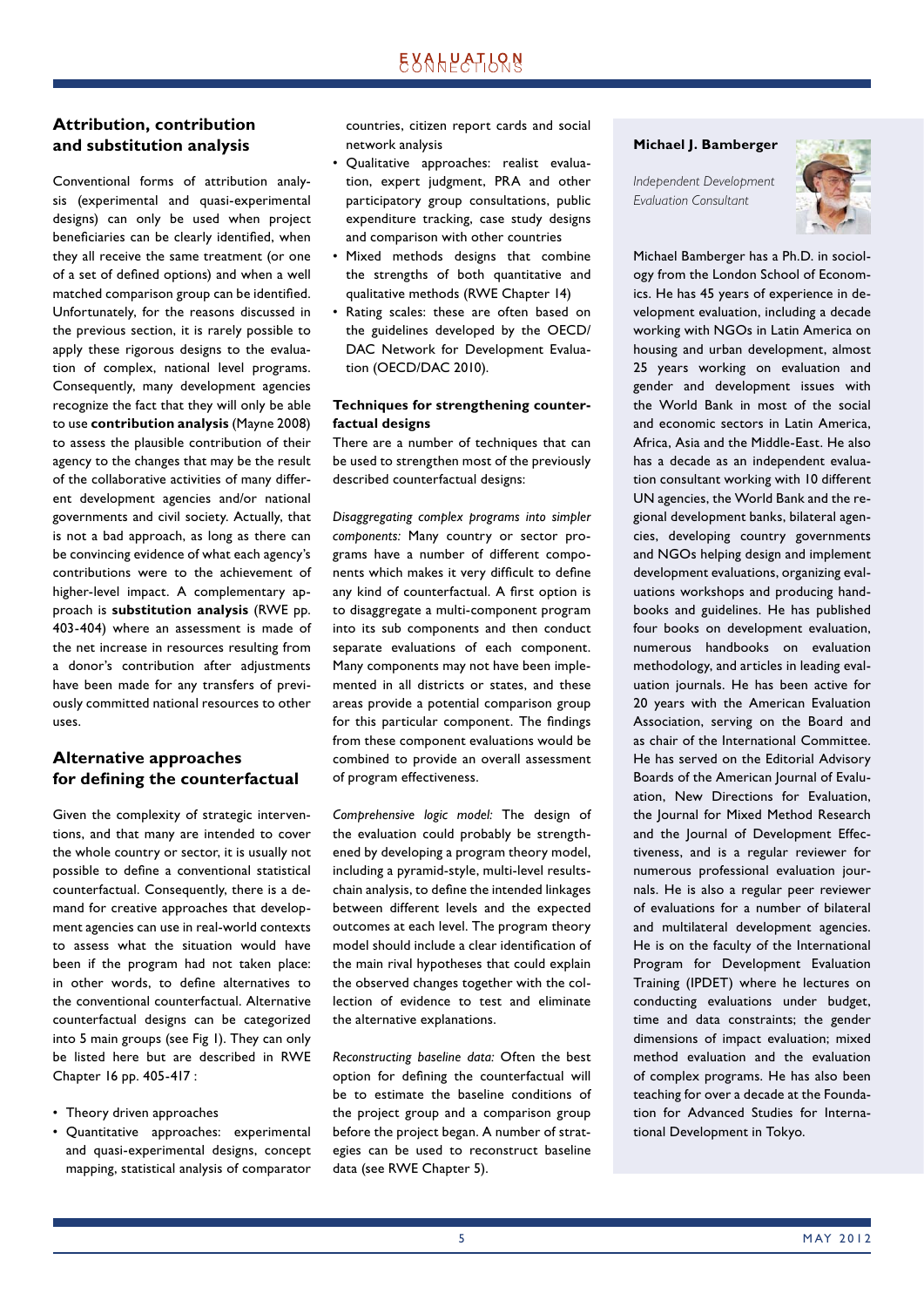# EXALPATLRN



*Figure 1. Statistical and alternative counterfactual designs*

*Creative use of secondary data:* There are a wide range of potentially useful secondary data sources that are often overlooked. However, it is always important to assess these data sources to ensure the information is of good quality and relevant for the purposes of the evaluation.

*Taking advantage of ongoing or planned studies:* Sometimes the evaluation can take advantage of other studies that are being conducted or planned by government agencies, other donors, UN agencies, universities, NGOs or others. It may be possible to reach agreement with these agencies to include a few additional questions or to add a special module that will be administered to a sub-sample of the original sample. If the planned survey covers the universe from which the project population is drawn it may be possible to use this as the comparison group to construct the counterfactual.

#### **References**

Bamberger, M; Rugh, J and Mabry, L. (Second Edition) 2012. *RealWorld Evaluation: Working under budget, time, data and political constraints.* Sage Publications. Funnell, S. & Rogers, P. 2011.

Purposeful Program Theory: Effective Use of theories of change and logic models. San Francisco. Jossey-Bass.

Kane, M. and W. Trochim. 2007. *Concept Mapping for Planning and Evaluation.* Thousand Oaks, CA. Sage

Mayne, J. 2008. Contribution analysis: An approach to exploring cause and effect. ILAC/ GCIAR.

Morra, L. and Rist, R. 2009. *The Road to Results: Designing and Conducting Effective Development Evaluations* Washington, DC: World Bank.

Organization for Economic Cooperation and Development (OECD). 2010. Evaluating Development Cooperation: Summary of Key Norms and Standards. Second Edition. Paris.

Patton, M.Q. 2010. *Developmental Evaluation: Applying complexity Concepts to Enhance Innovation and Use.* New York. Guilford.

Pawson, R 2006. Evidence-Based Policy: A Realist Perspective. London. Sage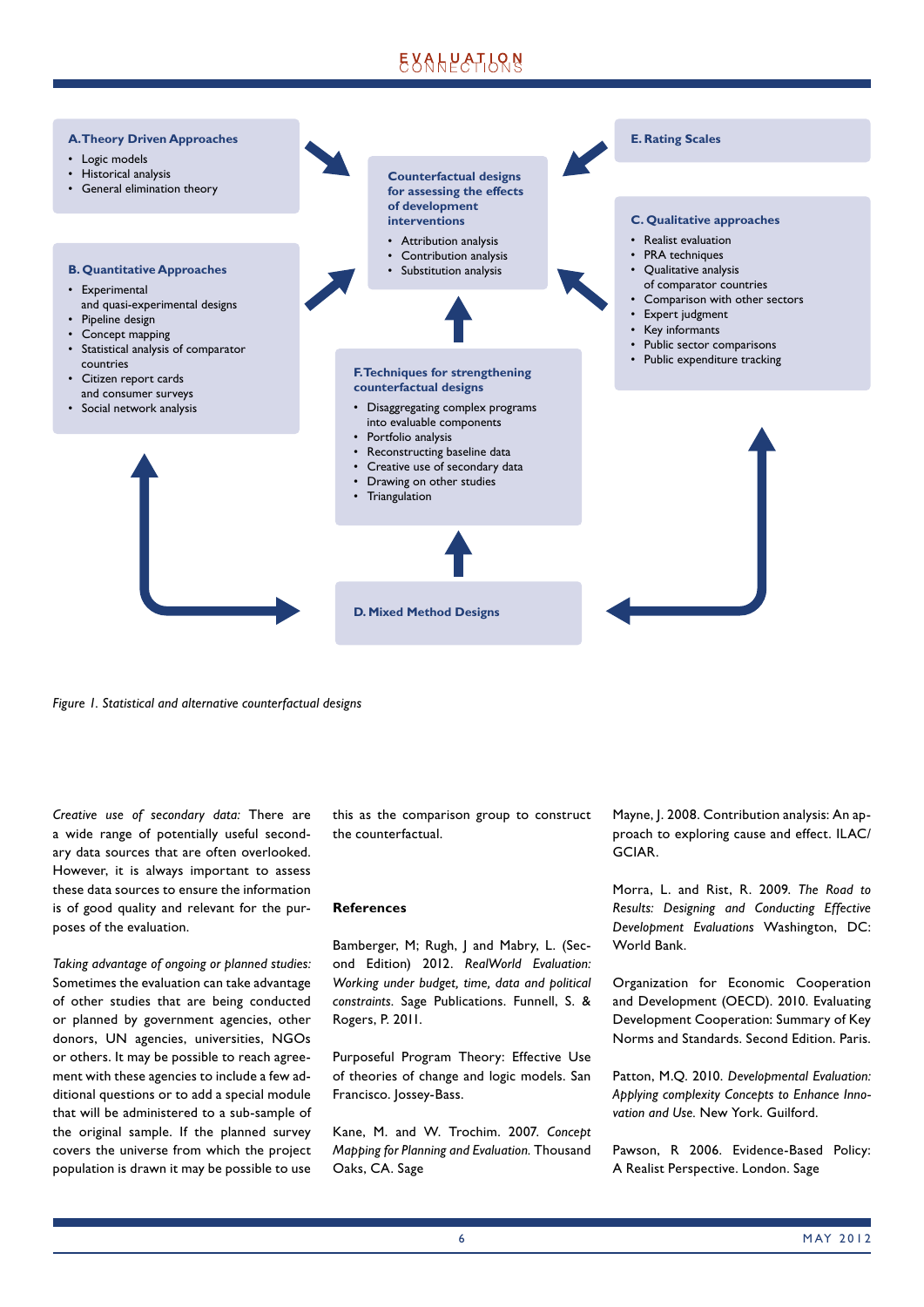### EXALPATLRN

### **Jim Rugh**

Jim has been professionally involved for 48 years in rural community development in Africa, Asia,



Appalachia and other parts of the world. For the past 32 years he has specialized in international program evaluation. He served as head of Design, Monitoring and Evaluation for Accountability and Learning for CARE International for 12 years, responsible for promoting strategies for enhanced evaluation capacity throughout that world-wide organization. He has also evaluated and provided advice for strengthening the M&E systems of many other international agencies.

He is recognized as a leader in the international evaluation profession. From 2008–2011 he served as the AEA (American Evaluation Association) Representative

to the IOCE (International Organization for Cooperation in Evaluation), the global umbrella of national and regional professional evaluation associations, where, as Vice President, he was an active member of the Executive Committee. He has now been asked by UNICEF and IOCE to coordinate the EvalPartners Initiative that aims to strengthen evaluation capacities of and through Voluntary Organizations of Professional Evaluators (VOPEs) around the world.

Jim co-authored the popular and practical *RealWorld Evaluation book* (1st edition 2006; 2<sup>nd</sup> edition published by Sage 2012, see www.RealWorldEvaluation.org) and has led numerous workshops on that topic for many organizations and networks in many countries. For 25 years he has been actively involved in AEA's International and Cross-Cultural Evaluation Topical Interest Group, and was the founder of InterAction's Evaluation Interest Group. In recognition of his contributions to the evaluation profession he was awarded the 2010 Alva and Gunnar Myrdal Practice Award by AEA.

In addition to his global perspectives on the evaluation profession, and his M&E expertise at the HQ level of International NGOs, Jim brings experience in community development and in evaluating and facilitating self-evaluation by participants in such programs. He is committed to helping the poor and marginalized work on self-empowerment and development, and to encouraging appropriate and effective assistance offered to them. He brings a perspective of the "big picture," including familiarity with a wide variety of community groups and assistance agencies in many countries, plus an eye to detail and a respect for inclusiveness and the participatory process.

### **MAKING EVALUATIONS TRANSPARENT, PARTICIPATORY AND RELEVANT IN A NETWORKED WORLD:**  USE OF SOCIAL MEDIA IN DEVELOPMENT EVALUATION

**By Alex McKenzie and Bahar Salimova, Independent Evaluation Group, World Bank**

The world's increased connectivity has fostered new ways for people to reach out and communicate. With the availability of new channels (both online and mobile) people have an opportunity to share information and interact with each other instantaneously. Such connectivity also opens up opportunities for engaging and learning from one another as well as possibilities for sharing and enriching knowledge at a larger scale.

This note discusses how the Independent Evaluation Group (IEG) of the World Bank Group uses social media to engage with stakeholders at large, to streamline user feedback into evaluations, and to strategically strengthen transparency and participation in its evaluation processes.

#### **Engaging with broader groups**

The prevailing lenses for looking at the use of evaluative knowledge have been based on knowledge diffusion and knowledge translation processes. These are typically done through knowledge stock-taking such as synthesizing of existing resources and compiling lessons learned, and through ensuring knowledge flow by organizing learning events, online discussions, etc. IEG expanded this approach to include the concept of building relationships with stakeholders as another

factor for effective knowledge transfer and learning. More specifically, IEG pursues relationships with stakeholders through social media where interactions happen in various formats and dimensions. Hon & Grunig elaborate on the gamut of relationships that organizations can build with their key constituents ranging from establishing trust and going all the way to having "communal" relationship where both sides provide benefits to each other.

As the number of social media channels and information outlets grow on a daily basis, organizations must deal with the imminent question of how to find and establish effec-

1 Hon, L. and Grunig J. Guidelines for Measuring Relationships in Public Relations, 1999.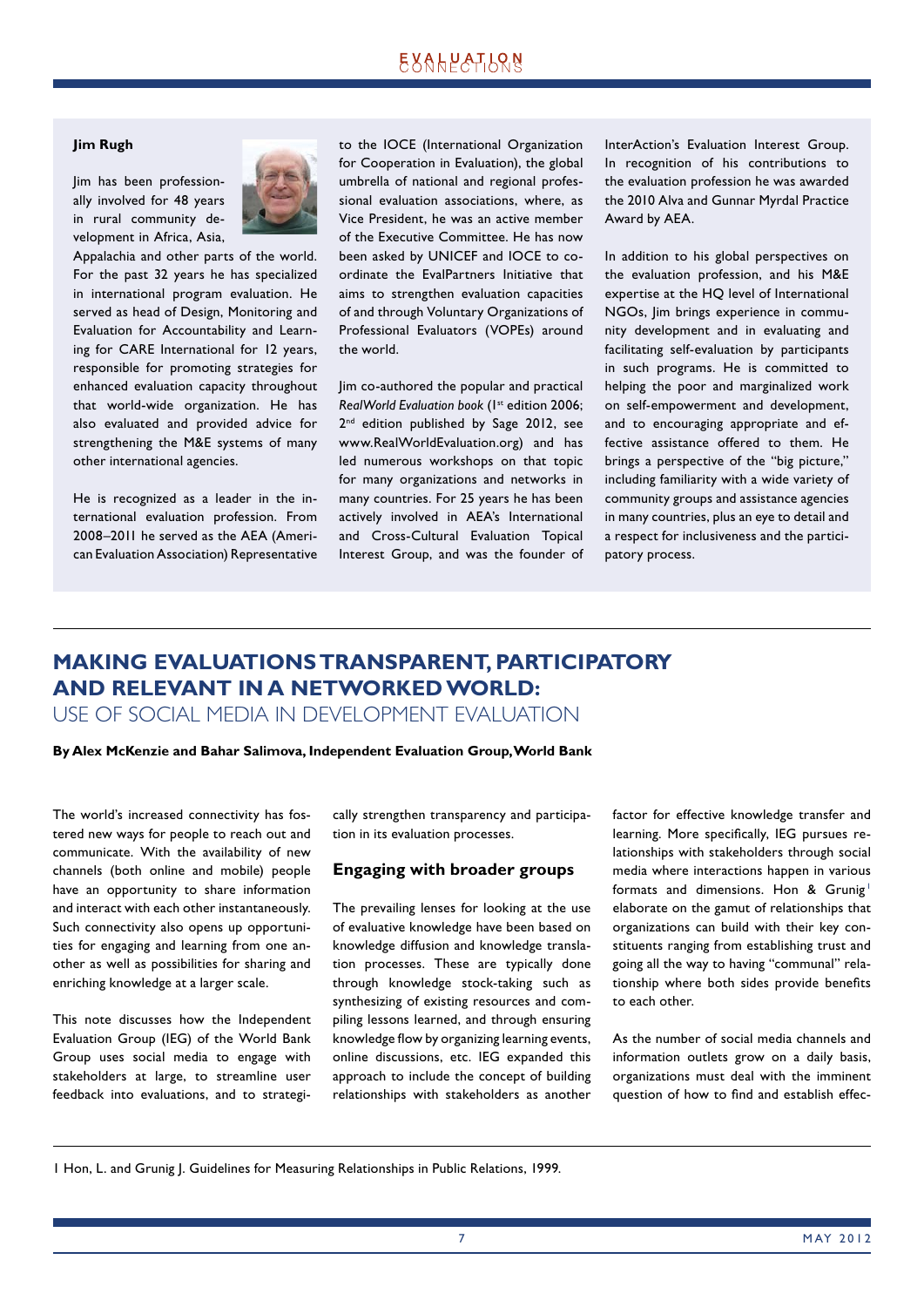### **EXALPATLQN**

#### **Bahar Salimova**

Bahar Salimova is an Information Officer with the World Bank's Independent Evaluation



Group (IEG). At IEG, Bahar is leading social media work and working on knowledge sharing practices. Prior to joining IEG, Bahar worked with the United Nations Development Programme (UNDP) as a Knowledge Management Specialist. While at UNDP, she helped to establish the International Knowledge Network of Women in Politics (iKNOW Politics) conceptualizing project's website and resources, creating a community of practice, authoring knowledge resources, and designing learning practices and strategies.

*(bsalimova@worldbank.org)*

#### **Alex McKenzie**

Alex McKenzie leads the Knowledge and Information Management Team at the World



Bank's Independent Evaluation Group (IEG). He is responsible for planning and delivering solutions that blend public relations, institutional learning, and online media. He has prior experience in design and implementation of process automation systems, web architecture, electronic media, and strategic planning. Before joining the bank in 1994, Alex worked with regional information services firms and with IBM Peru. He has a MBA and a degree in Electrical Engineering.

*(amckenzie@worldbank.org)* 

tive relationships with individuals consuming information through social media. An even more important question is how to reach the right audiences and establish relationships with those who will eventually become users of our information, product or message and champion it among others. According to Powell, Groves and Dimos, people participating in social media can be roughly categorized as influencers, consumers, and general individuals $^{\rm 2}$ . Figure 1 shows the relationship between these categories. Powell et al., explain the interplay between these categories through the *90-9-1 rule*, where *90 percent* of the online users only consume shared content (*individuals*, elsewhere referred to as *lurkers* <sup>3</sup> ), *9 percent* prioritizes their engagement over other things only when the conversation strikes them as important or relevant, and *l* percent influencers participate intensely and contribute most of the content. In general, organizations try to find the *l* percent of active, influential social media users interested in their work, brand, or message who can be their "multipliers." An even a harder task is to identify, build and retain relationships with the *9 percent*  of possible users and provide them with the relevant information and message that they would react to.

IEG became active in social media almost two years ago. The initial goal was to share IEG's knowledge and resources with broader communities and to engage stakeholders in discussions on particular issues, complementing other more traditional media and web outreach. To "speak in the language of social media", IEG started producing succinct and easily understandable content based on evaluation reports, available through social channels, so that a broader audience, particularly those who are not evaluation experts, could understand IEG's key messages. This new content varied in its format: from video interviews, podcasts, interactive maps, case studies and synthesis notes. IEG also engaged its senior management in blogging as a form to share knowledge and define its position on certain issues. Through blogging, IEG was



*Figure 1: Source: ROI of Social Media: How to Improve the Return on Your Social Marketing.*

able to reflect on its accumulated knowledge base during critical moments when instantaneous reaction was required such as during natural disasters in Haiti, Pakistan, Brazil and other countries in 2010, during the latest financial and food crises, and other international development issues.

### **From Communicating to Providing Learning Opportunities and Creating Participatory and Transparent Evaluations**

As IEG's presence in social media solidified and brought initial results, it expanded into making the evaluative process more transparent and participatory. IEG started using social media to hold outreach campaigns for its ongoing evaluations by asking users to share their knowledge on key evaluative questions. IEG's most recent social media outreach campaigns were on youth employment, sustainable forest management and impact of development projects in Afghanistan. In the case of the youth employment campaign, IEG used its existing Facebook and Twitter accounts to reach out to target groups with key messages and questions that were integral to the upcoming evaluation of World Bank Group's Support to Youth and Employment. The questions were asked se-

2 Powell, G., Groves, G., and Dimos, J. ROI of Social Media: Hot to Improve the Return on Your Social Marketing, 2011.

- 3 Nielsen, Jacob. Participation Inequality: Encouraging More Users to Contribute. 2006.
- http://www.useit.com/alertbox/participation\_inequality.html.
- 4 Lewis, Pea, and Rosen. Co-creation of meaning using mobile social media. P. 8. 2010.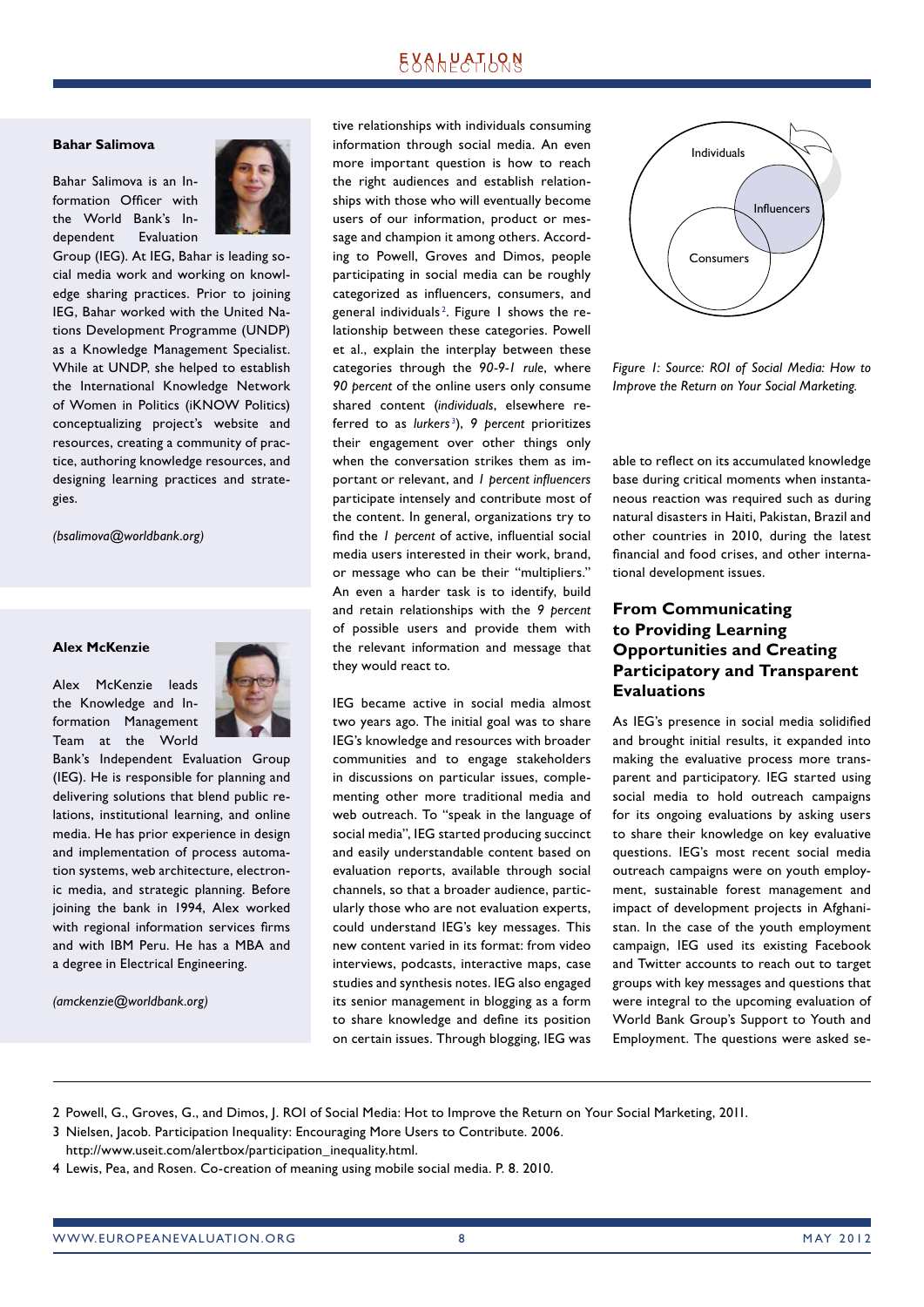### **EXALPATLQN**

quentially and in multiple formats, including open-ended questions and polls. Qualitative data gathered from social media enriched the evidence base, and was analyzed, triangulated with other sources of data, and incorporated into the report.

Contemporary studies suggest that learning occurs not only in formal classroom environments, but also in informal circles and interactions. Social media in that regard plays a key role as it allows participants to learn from one another and to learn by molding and shaping content in various formats. The power of social media for learning lies not so much in its ability to offer individual expression anytime anywhere, but in its potential to foster collaboration, on a scale and in tighter cycle times than ever seen before. 4 One of the interesting elements of engagement design that emerged in IEG's learning and knowledge sharing cycles, is combining online and offline activities. For example, IEG successfully expanded discussions initiated during face-to-face workshops, to a broader online audience in order to further enrich the experience. It engaged with the gender and development community for its 2010 evaluation of World Bank's Support to Gender and Development (1998–2008). Part of the engagement plan for the study was to utilize social media to build relationships among participants attending workshops in Viet Nam and South Africa, and to foster and sustain dialogue afterwards. IEG set up an online social collaboration platform to request input from users on the recommendations and knowledge generated during the workshops. IEG also complemented this effort with video conferencing sessions that connected 12 countries and over 100 people to discuss the findings of the evaluation study, and recommendations received at the workshop. Each video conference included key stakeholders: responsible government officials, representatives of nonprofit organizations, World Bank Group staff, and academia. Holding several rounds of consultations and allowing workshop and video conference participants and a broader audience to continuously share and comment on generated knowledge, helped IEG to enrich the experience and create a broader knowledge base useful for future studies. Additionally, it established a feedback loop, which is an often overlooked aspect in the evaluative process. Describing the "Learning Spiral" in a governmental learning environment, Blindenbacher and Nashat describe continuous feedback-seeking as action learning, where new knowledge is continuously validated and updated, and as a consequence becomes a potential new state-of-the-art knowledge for other learning systems<sup>5</sup>. Or more simply said, through an iterative process IEG's knowledge and content serves as a catalyst for broader discussions with other stakeholders and organizations, who can adapt the enriched knowledge to make it more relevant, and to drive action and positive change.

#### **Challenges and Way Forward**

As many other organizations, one of the challenges that IEG is facing on social media is to deepen its relationship with target audiences. It is not enough to just publish reports or post content online, and expect it to have an impact. For the information to be acted on, it is important to have a relationship with your audiences, particularly the ones who we consider key stakeholders. Having thousands of Facebook fans (or any other outlet) may sound impressive, but it does not necessarily ensure meaningful and mutually satisfactory engagement. IEG wishes to see itself both as a supplier of information and knowledge, and as a consumer. A two-way process can foster stronger relationships, expand feedback and understanding of issues, and enhance IEG's knowledge base.

Another challenge is transforming complex evaluative language into a simpler and more concise form, not only for the purposes of social media outreach but also for studies to be more easily understood. Many believe that it is important to write in a complex and long prose to explain complicated issues that development evaluations look at. However, for information to be widely understood and consumed outside specialized circles, writing clearly is a must.

IEG's strategy to use social media to gather feedback and qualitative data for its evaluations is a relatively new endeavor. These efforts have been largely positive, bringing many lessons learned along the way. But it will require further involvement from other evaluation entities and professionals to understand the best way to employ social media for evaluative knowledge and to use the data it provides.

### **References**

- 1. Lewis, Pea, and Rosen. *Co-creation of meaning using mobile social media. Social Science Information.* Vol. 49 – no 3. P. 8. 2010. http://www.stanford.edu/~roypea/ RoyPDF%20folder/A169\_Lewis-Pea-Rosen\_SSI\_2010.pdf. Downloaded on October 15, 2011.
- 2. Paine, K. Measure What Matters: *Online Tools for Understanding Customer, Social Media, Engagement and Key Relationships.* p. 75. 2011.
- 3. Hon, L., and Grunig J., *Guidelines for Measuring Relationships in Public Relations*, 1999
- 4. Powell, G., Groves, G. and Dimos, J. *ROI of Social Media: Hot to Improve the Return on Your Social Marketing.* 2011
- 5. Nielsen, Jacob. *Participation Inequality: Encouraging More Users to Contribute.* 2006. http://www.useit.com/alertbox/ participation\_inequality.html
- 6. Brafman, O. and Beckstrom, R. *The Starfi sh and the Spider: The Unstoppable Power of Leaderless Organizations.* 2008.
- 7. Blindenbacher, R., and Nashat, B. *The Black Box of Governmental Learning: The Learning Spiral.* p. 159. 2010.
- 8. Performance Juxtaposition Site. *Instructional Design – Social Learning and Social Media.* 2010. http://nwlink.com/~donclark/hrd/ media/social\_learning.html. Downloaded on October 16, 2010.

5 Blindenbacher, R., and Nashat, B. The Black Box of Governmental Learning: The Learning Spiral. p. 159. 2010.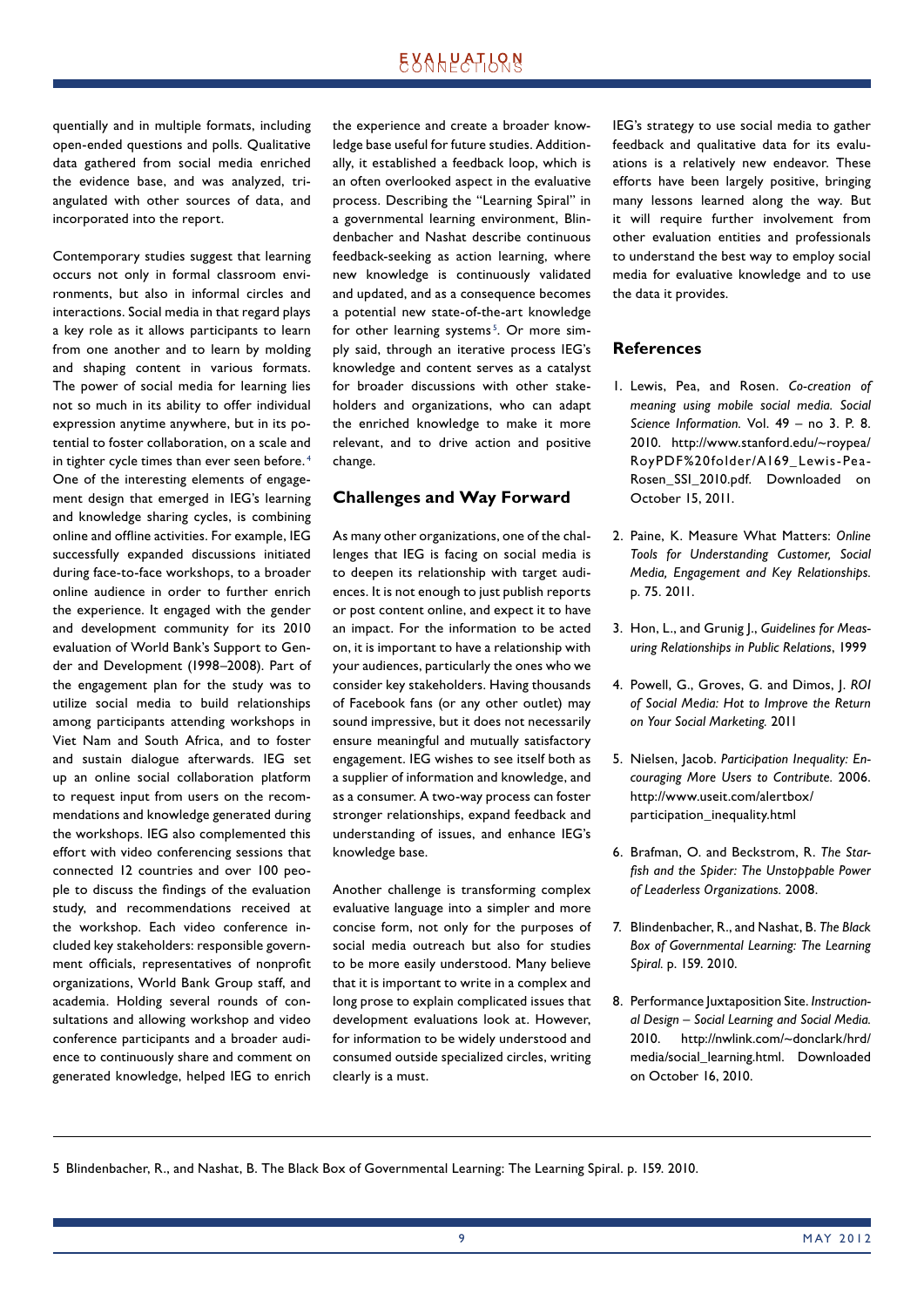# **ANALYZING … WHAT? EFFICIENCY?**

WHAT WE CAN DO ABOUT CLOSING THE GAP BETWEEN WHAT IS **EXPECTED** AND WHAT IS **DELIVERED** WHEN EFFICIENCY OF DEVELOPMENT INTERVENTIONS IS ANALYZED.

### **Munich, May 7, 2012 by Markus Palenberg and Michaela Zintl**

**What is efficiency?** Efficiency is a stretched term, comprising a variety of concepts that differ along different dimensions (also illustrated in Figure 1):

- Efficiency can either be defined by *transformation* of inputs into results (such as benefit-cost ratios or unit costs) or by *optimization* of net quantities (such as net benefits and utility).
- Production efficiency is restricted to output-level results (as in unit costs) while allocation efficiency <sup>1</sup> includes outcome level effects (as in benefit-cost ratios).

While general measures to improve efficiency usually address both inputs and results (or costs and benefits), two special cases address only one of both: *yield maximization* aims to increase results with a fixed amount of inputs and *cost minimization* searches to reduce the amount of inputs required to produce certain results.

Last but not least, when assessing methods for efficiency analysis, it proves useful to differentiate between three *efficiency analysis levels*:

• Level 2 analysis, the most potent, is capable of assessing the allocation efficiency of an aid intervention so that it can be compared with alternatives or benchmarks.

- Level 1 analysis is capable of identifying the potential for efficiency improvements within aid interventions. Level 1 analysis can be a by product of a level 2 analysis.
- Finally, level 0 analysis is entirely descriptive and can usually not produce wellfounded recommendations.

Level 1 and 2 analyses have complementary functions: while level 2 analyses inform the choice between different intervention alternatives, level 1 analyses primarily help to improve individual intervention.

**Why is efficiency important?** Efficiency is a powerful concept for rational decisionmaking. At least in theory, welfare can be maximized based on efficiency information alone and efficiency would therefore represent the most important criterion in appraisals and evaluations.

In practice, however, challenges such as the limited scope of efficiency analysis, model simplifications and calculation approximations used reduce this theoretical potential. Because of these limitations in practical applications, efficiency is often not

| <b>Efficiency</b><br>described as | <b>Production Efficiency</b><br>(input/output) | <b>Allocation Efficiency</b><br>(input/outcome)    |
|-----------------------------------|------------------------------------------------|----------------------------------------------------|
| ratio                             | • Unit cost<br>• Cost per person reached       | • Benefit-Cost ratio<br>• Cost-Effectiveness ratio |
| net quantity                      | • Financial profit<br>• Net present value      | • Net present benefit<br>• Aggregated utility      |

the principal decision-making criterion but rather informs decision-making by providing key information.

Therefore, the power of efficiency analysis depends on the amount, the relevance and the realism of efficiency-related information. However, even without *any* accurate efficiency-related information at all, the *concept* of efficiency remains important for informing a welfare-maximizing approach to development.

**The gap between expectation and**  delivery of efficiency analysis. Evaluation guidelines and national budget codes raise expectations and define obligations regarding efficiency analysis. Many evaluation manuals and guidelines list efficiency among the standard evaluation criteria as, for example, the OECD DAC Criteria for Evaluating Development Assistance. The German national budget code prescribes adequate efficiency analysis for *all* measures – not restricted to development  $-$  with financial impact on the national budget. A United States White House executive order mandates federal US agencies to conduct Cost-Benefit Analysis (CBA) for significant regulatory actions.

This high importance of efficiency analysis stands in sharp contrast to the frequency and quality with which it is applied in appraisals and evaluations of aid interventions. Several studies have shown that efficiency is often analyzed with low frequency and quality – both with respect to absolute standards as well as relative to the frequency and quality with which other evaluation criteria are analyzed.



<sup>1</sup> We use the term allocation efficiency" in a more narrow sense, and on the level of single interventions, than the related term "allocative" efficiency" that describes resource allocation in markets.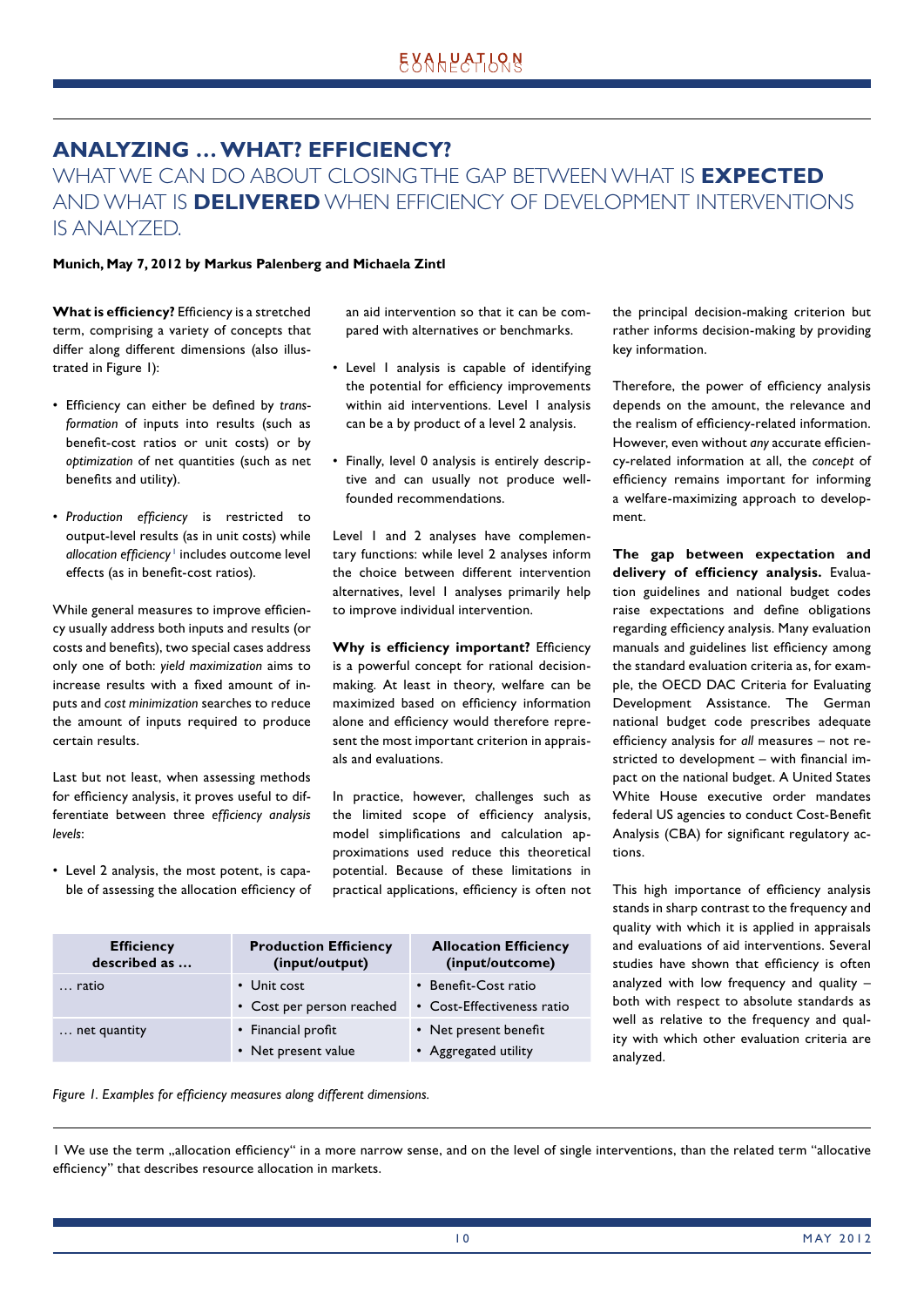# EXALPATLRN

A study conducted by the World Bank Independent Evaluation Group, for example, investigated the use of Cost-Benefit Analysis (CBA) in World Bank project appraisals and found that the frequency with which CBA had been applied in project appraisals had fallen from about 70 per cent of all projects in the 1970s to about 30 per cent in the early 2000s, and in recent years. This stands in contrast to World Bank policy that mandates economic analysis, mostly CBA, for all investment projects. In terms of quality, the share of projects with acceptable or good economic analysis in appraisal documents has declined from 70 per cent in a 1990 assessment to 54 per cent in a similar assessment conducted in 2008.

**What can be done to close the gap?** On the basis of our research, we draw four general conclusions. The first two illustrate how efficiency analyses can be applied more widely and with higher quality:

• First, the application potential of efficiency analysis methodology is not exhausted, both in terms of frequency and quality. Several existing efficiency-analysis methods are little known and/or ill documented but can complement more established methods or deliver results when the latter cannot be applied. Examples are Cost-Utility Analyses, Methods for Multiple-Attribute Decision-Making, and more pragmatic methods such as the "Follow the Money" approach.

 In addition, for some methods, the evaluation design needs to be changed from vertical assessments that evaluate several criteria for a single intervention to horizontal assessments that focus on the efficiency criterion across several comparable interventions.

Second, some efficiency analysis methods presented are considerably less developed than others. A number of simple and common-sense based approaches may benefit from professionalization and standardization as, for example, comparative stakeholder ratings. In contrast, highly sophisticated approaches may benefit from rendering them more practicable and adaptation to different sectors. For example, Cost-Utility Analysis is virtually absent in efficiency analyses of aid interventions outside of the health sector.

Yet, even if frequency and quality of efficiency analysis are increased in these ways, expectations will not be entirely fulfilled. We therefore recommend also clarifying and specifying expectations in two ways:

• Third, expectations regarding efficiency analysis need to be adapted to what current and near-future methodology can realistically accomplish. This does not necessarily imply lowering expectations but rather clearly specifying the purpose for conducting efficiency analysis. The analysis levels introduced earlier allow for such

#### **Markus Palenberg**

*Managing Director, Institute for Development Strategy*



Markus manages the Institute for Development Strategy (IfDS), an independent research institute in Munich, Germany (www.devstrat.org). IfDS researches evaluation methodology, conducts theory-based evaluations of complex interventions, and advises programs on strategy, governance and M&E. Markus is Management Team Member at Harvest-Plus (www.HarvestPlus.org), member of the Executive Board of the Generation Challenge Program (www.GenerationCP. org), member of the Technical Advisory Panel on Global and Regional Partnership Programs of the World Bank Independent Evaluation Group (ieg.worldbankgroup. org/content/ieg/en/home/initiatives/global.html) and fellow of the Global Public Policy Institute (www.GPPi.net).

Before founding IfDS, Markus was managing director of GPPi's consulting practice, worked as corporate manager in one of Germany's largest online marketplaces, as strategy consultant with McKinsey&Company, Inc., and as postdoctoral researcher at the Massachusetts Institute of Technology. Markus holds a Doctorate in Theoretical Physics.

| Degree to which method<br>is known                                    | <b>Level 2 methods</b>                                      | Level I methods                                                             | <b>Descriptive methods</b>    |
|-----------------------------------------------------------------------|-------------------------------------------------------------|-----------------------------------------------------------------------------|-------------------------------|
| <b>Well-known methods</b>                                             | Cost-Benefit Analysis (CBA)                                 | Benchmarking of unit costs                                                  | Expert judgement              |
| Somewhat less well-known<br>methods                                   | Cost-Effectiveness Analysis<br>(CEA)                        | Follow the Money                                                            |                               |
|                                                                       |                                                             | Financial analysis                                                          |                               |
|                                                                       |                                                             | Stakeholder-driven approaches                                               |                               |
|                                                                       |                                                             | Benchmarking of partial efficiency<br>indicators other than unit costs      |                               |
| Methods unknown<br>to a substantial fraction<br>of evaluation experts | Multi-Attribute Decision-Making<br>(MADM):                  | Comparative ratings<br>by stakeholders:                                     |                               |
|                                                                       | Intuitive scoring models<br>Multi-Attribute Decision-Making |                                                                             |                               |
|                                                                       | (MADM):                                                     | Comparative rating<br>of effectiveness and cost analysis                    | Specific evaluation questions |
|                                                                       | Scientific decision analysis                                |                                                                             | on efficiency                 |
|                                                                       | <b>Effects Method</b>                                       | Comparative ratings<br>by stakeholders:<br>Comparative rating of efficiency |                               |
|                                                                       | Cost-Utility Analysis (CUA)                                 |                                                                             |                               |